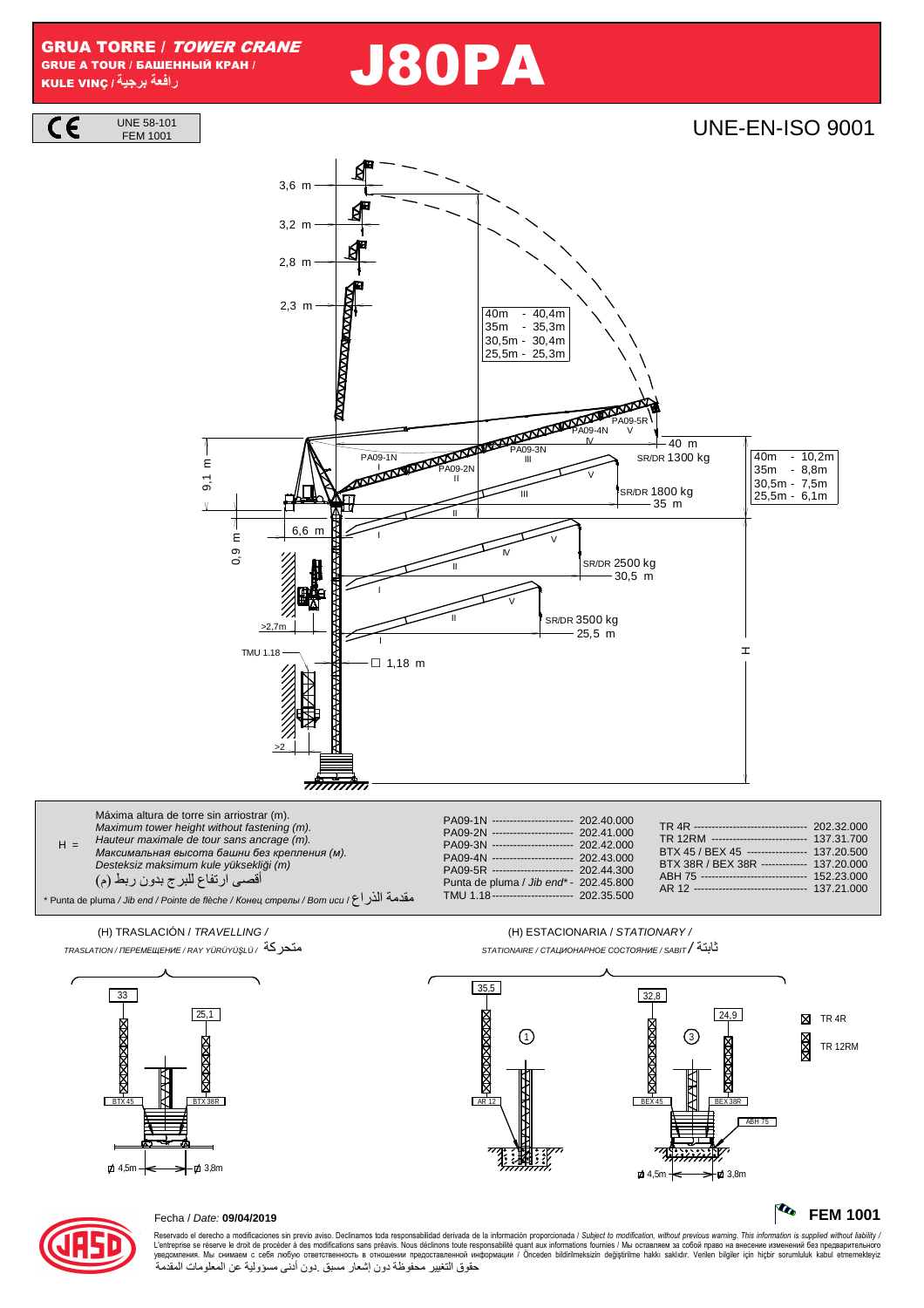|                            |                         | $  \overline{ \textsf{CARGAS} } / \textsf{\textit{LOADS} } /$ CARGAS / $\overline{ \textsf{\textit{LOADS} } } /$ $\overline{ \textsf{\textit{V}} }$ / $\overline{ \textsf{\textit{V}} }$ |           |           |      | <b>J80PA</b> |  |  |
|----------------------------|-------------------------|------------------------------------------------------------------------------------------------------------------------------------------------------------------------------------------|-----------|-----------|------|--------------|--|--|
| $\sqrt{4\mu}$ SR / DR (kg) |                         | أقصي حمولة/ Cargas máximas / <i>Maximum loads</i> / Charges maximales / Максимальные нагрузки / Maksimum yük<br>SR / DR-2500 / 5000 kg                                                   |           |           |      |              |  |  |
| <b>KN</b><br>[m]           | 2500/5000 kg<br>$@$ (m) | Alcance del gancho [m] / Hook reach [m] / Portée du crochet (m) / Paðuyc действия крюка (m) / Kancanın yüksekliği (m)<br>مدى الخطاف/                                                     |           |           |      |              |  |  |
|                            |                         | 20                                                                                                                                                                                       | 25,5      | 30,5      | 35   | 40           |  |  |
| 40 m                       | 29/18,3                 | 2500/4400                                                                                                                                                                                | 2500/3150 | 2350      | 1750 | 1300         |  |  |
| 35 <sub>m</sub>            | 29.3/18.3               | 2500/4430                                                                                                                                                                                | 2500/3220 | 2400      | 1800 |              |  |  |
| 30.5 m                     | 30,5/18,9               | 2500/4640                                                                                                                                                                                | 2500/3400 | 2500/2500 |      |              |  |  |
| 25,5 m                     | 25,5/19,6               | 2500/4860                                                                                                                                                                                | 2500/3500 |           |      |              |  |  |

## **CARACTERISTICAS DE MECANISMOS / MECHANISMS FEATURES / CARACTÉRISTIQUES DES J80PA** MÉCANISMES / XAPAKTEPHCTHKH MEXAHH3MOB / MEKANIZMALARIN ÖZELLİKLERİ / أَلْأَلْبَةُ / MÉCANISMES  $\hat{\mathbf{X}}$ \*opcional \*optional<br>\*en option  $*$ \*opsiyonel **EC2568VF** ☑ 2,8/3,8 / 4,5 m \*EC33102VF **OG608VF EP2515VF TH1010** اختيار ي\* SR<sub>2</sub> SR<sub>2</sub> **TG825VF** 4 kW 9,2 kW 18,4 kW 18,4 kW  $2x3$  kW 24,2 kW  $1,25$  $2.5$  $1.25$  $25$  $bd$  m/min  $0...68$  $0...34$  $0...25$  m/min  $0...0.8$  $1,5$  $0...102$  $0...51$  $\overline{1}$  $r/min$ min  $m/min$ sl/min 5  $2,5$  $U$  $2,5$  $5\overline{5}$  $\overline{1}$  $0...34$  $0...17$  $m/min$  $0...51$  $0...25,5$ lg<br>L 400V 50Hz SR 420 m PTOTAL (EC2568VF + OG608VF + EP2515VF) =  $40,8$  kW  $H \leq$ DR 210 m PTOTAL (\*EC33102VF + OG608VF + EP2515VF) = \*46,6 kW **Eg**  $\mathbf{r}$ ۰H

| <b>LASTRES INFERIORES / LOWER BALLASTS</b><br><b>J80PA</b><br><b>LESTS INFÉRIEURS / НИЖНИЙ БАЛЛАСТ / ALT AĞIRLIK TAŞLARI / انتال</b> |         |     |      |      |    |  |  |  |  |
|--------------------------------------------------------------------------------------------------------------------------------------|---------|-----|------|------|----|--|--|--|--|
| H(m)                                                                                                                                 |         | 9,3 | 17,2 | 25,1 | 33 |  |  |  |  |
| <b>BEX 45 / BTX 45</b>                                                                                                               |         | 8   | 10   | 12   | 14 |  |  |  |  |
| <b>BEX 38R / BTX 38R</b>                                                                                                             | 4100 kg | 10  | 12   | 14   |    |  |  |  |  |

الارتفاع أسفل الخطاف/ H: Altura bajo gancho / Height under hook / Hauteur maximale sous crochet Bыcoma noð крюком / Kanca altı yüksekliği

reaction of the higher property of the method of the method of the method of the ballast corresponding to the higher height / Pour les hauteurs intermédiaties, opter pour le<br>In a alturas intermedias tomar el lastre corres للارتفاعات البينية يرجى استخدام الثقل العائد للارتفاع الأعلى/ karşılık gelen ağırlığı alınız



## Fecha / Date: 09/04/2019

Reservado el derecho a modificaciones sin previo aviso. Declinamos toda responsabilidad derivada de la información proporcionada / Subject to modification, without previous warning. This information is supplied without lia - состояния по подобретального инструкции представленной информации / Önceden bildridnesizin degistrime hakki sakidir. Verilen bilgridne изменений без предварительного инструкции и составительного инструкции и составитель حقوق التغيير محفوظة دون إشعار مسبق دون أدنى مسؤولية عن المعلومات المقدمة

**TO FEM 1001**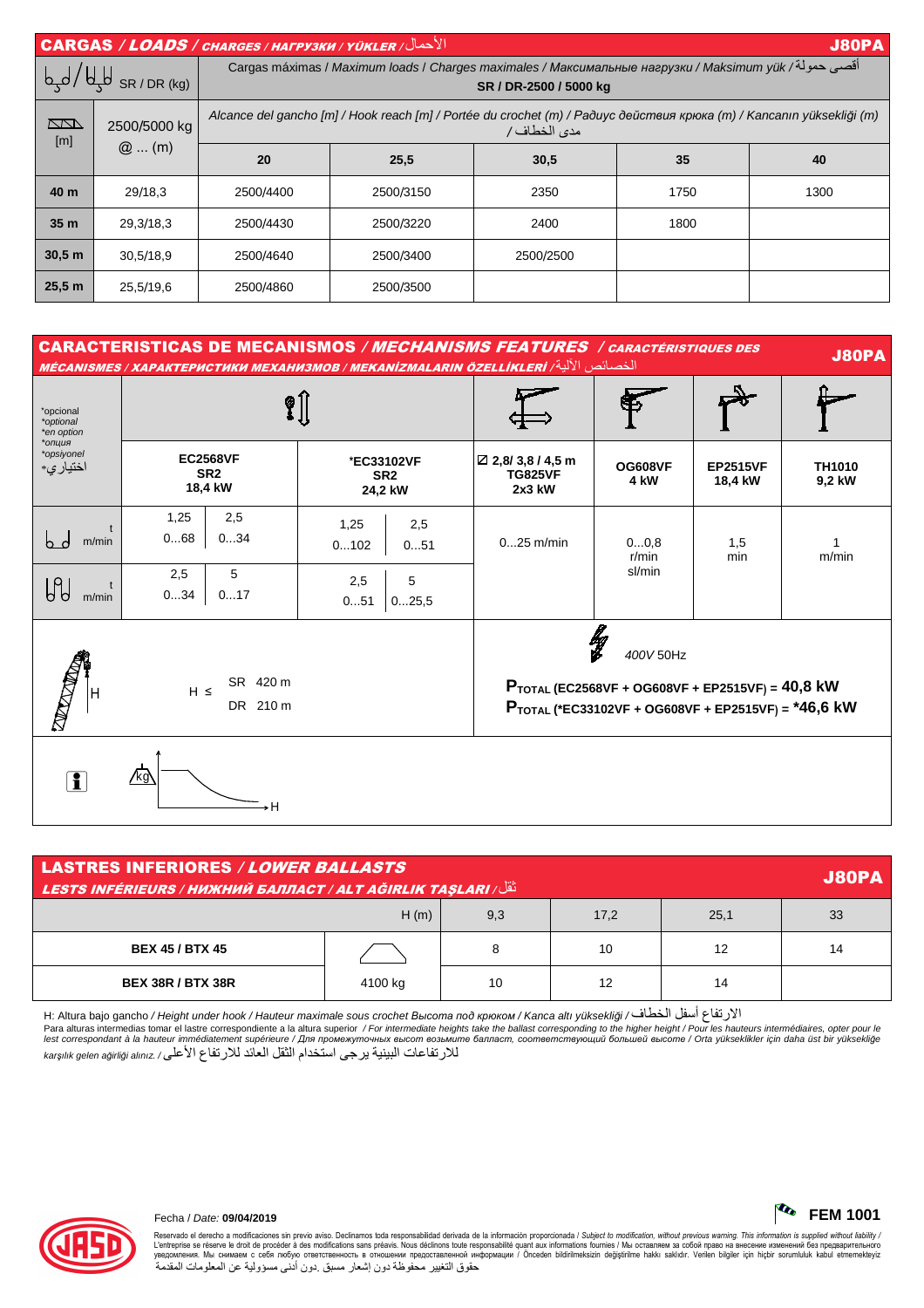| قائمة التحميل/ LISTA DE EMBARQUE / <i>PACKING LIST / LISTE DE COLISAGE / CПИСОК ПОСТАВКИ / ÇEKİ LISTESI</i> / اقائمة                                                                                                                                                                                                                                                                                                                                                                               |                                 |                                             |                                           |                                           |                                 |  |  |
|----------------------------------------------------------------------------------------------------------------------------------------------------------------------------------------------------------------------------------------------------------------------------------------------------------------------------------------------------------------------------------------------------------------------------------------------------------------------------------------------------|---------------------------------|---------------------------------------------|-------------------------------------------|-------------------------------------------|---------------------------------|--|--|
| اسم/ DENOMINACIÓN / DENOMINATION / DÉSIGNATION / HA3BAHUE / AÇIKLAMA                                                                                                                                                                                                                                                                                                                                                                                                                               |                                 | $L$ [m]                                     | A[m]                                      | $H$ [m]                                   | $P / W$ [kg]                    |  |  |
| TR 8RM<br>Torre / Tower / Tour<br><b>TR 12RM</b><br>برج / Башня / Kule /<br>TR 4R                                                                                                                                                                                                                                                                                                                                                                                                                  |                                 | 8,07<br>12,01<br>4,15                       | 1,19<br>1,19<br>1,19                      | 1,19<br>1,19<br>1,19                      | 2575<br>3715<br>1430            |  |  |
| Torre asiento pista + base punta de torre + orientación<br>Slewing table + tower head base + slewing mechanism<br>Tour pivot + base du porte-flèche + mécanisme d'orientation<br>Сиденье площадки + основание верхней секции башни +<br>поворотный механизм<br>Göbek +kule kafa bölümü tabanı+mekanizma<br>برج وحدة الدوارن + قاعدة ر أس البرج + ألية الدوران                                                                                                                                      |                                 | 3,413                                       | 1,609                                     | 1,950                                     | 2715                            |  |  |
| Punta de torre / Tower head / Porte-flèche<br>و أس البر ج / верхняя секция башни / kulenin kafa bölümü /                                                                                                                                                                                                                                                                                                                                                                                           | $\ddot{+}$                      | 8,358                                       | 0,968                                     | 1,557                                     | 1777                            |  |  |
| Tramo de pluma<br>PA09-1N (I)<br><b>Jib section</b><br>PA09-2N (II)<br>Tronçon de flèche<br>PA09-3N (III)<br>$\mathbf{I}$<br>Секция стрелы<br>PA09-4N (IV)<br>Bom bölümü<br>PA09-5R (V)<br>أجزاء الذراع                                                                                                                                                                                                                                                                                            | Ш<br>IV<br>WWWWWWWWWWWWWWWWWWWW | 9,305<br>10,115<br>10,115<br>5,220<br>7,470 | 0,860<br>0,860<br>0,860<br>0,860<br>0,865 | 0,995<br>0,995<br>0,995<br>0,995<br>1,180 | 866<br>687<br>530<br>276<br>560 |  |  |
| Plataforma de punta de pluma<br>Jib end platform<br>Plateforme de pointe de flèche<br>Платформа конца стрелы<br>Bom ucu platformu<br>منصة راس الريشة                                                                                                                                                                                                                                                                                                                                               |                                 | 1,036                                       | 0,7                                       | 1,18                                      | 26                              |  |  |
| Punta de pluma / Jib end / Pointe de flèche / Конец<br>مقدمة الذراع / Вот иси / стрелы / Вот                                                                                                                                                                                                                                                                                                                                                                                                       |                                 | 0,81                                        | 0,266                                     | 0,679                                     | 88                              |  |  |
| Polipasto / Hook assembly / Palan / Полиспаст / Kanca takımı / بكرة                                                                                                                                                                                                                                                                                                                                                                                                                                |                                 | 0,8                                         | 0,267                                     | 1,105                                     | 217                             |  |  |
| Tirante sostén pluma / Jib support tie / Tirant de fleche<br>/ Растяжка поддержки стрелы / Kol destek bağları /<br>مشد دعامة الذراع                                                                                                                                                                                                                                                                                                                                                                |                                 | 5,1                                         | 0,36                                      | 0,3                                       | 285                             |  |  |
| Contrapluma con plataformas / Counterjib with platforms<br>Contre-flèche avec plateformes / Противовесная консоль с<br>الذراع المقابل مع المنصة / платформами / Platformlu kuyruk                                                                                                                                                                                                                                                                                                                  |                                 |                                             |                                           |                                           |                                 |  |  |
| <b>Mecanismos</b><br>Elevación carga / Hoisting / levage de charge / Подъем<br><b>Mechanisms</b><br>apysa / Yük kaldırmal<br>Mécanismes de<br>رافع الحمولة<br>Механизмы                                                                                                                                                                                                                                                                                                                            |                                 | 1,93                                        | 1,318                                     | 0,845                                     | 1185                            |  |  |
| Elevación pluma / Luffing / Relevage de flèche / Подъем<br>Mekanizmalar<br>رافع الذراع / cmpeлы / Yük kaldırma ve indirme<br>آليات كهر بائية                                                                                                                                                                                                                                                                                                                                                       |                                 | 1,9                                         | 1,247                                     | 0,758                                     | 901                             |  |  |
| Plataforma y cabina / Platform and cabin / Plateforme et cabine<br>платформа и кабина / Platform ve kabin / منصة وكابينة                                                                                                                                                                                                                                                                                                                                                                           |                                 | 3,759                                       | 1,65                                      | 2,338                                     | 820                             |  |  |
| تْقَلْ / Lastre / Ballast / Lest / Балласт / Alt ağirlik taşlari / تَقَلْ                                                                                                                                                                                                                                                                                                                                                                                                                          |                                 | 4,00                                        | 0,34                                      | 1,30                                      | 4100                            |  |  |
| Torre de montaje / Jacking cage / Tour de montage /<br>برج التركيب / Mонтажная башня / Kadırma kafesi                                                                                                                                                                                                                                                                                                                                                                                              |                                 | 7,14                                        | 1,76                                      | 1,71                                      | 3200                            |  |  |
| Torre de montaje sin puerta, carro, plataforma carro y viga de apoyo<br>Jacking cage without door, trolley, trolley platform and beam assembly<br>Tour de montage sans porte, chariot, plateforme de chariot et poutre<br>de soutien<br>Монтажная башня без двери, грузовой тележки, платформы<br>грузовой тележки и опорной балки<br>Kapısız kaldırma kafesi, vinç köprüsü arabası, vinç köprüsü arabası<br>platformu ve kiriş takımı<br>برج التركيب بدون بوابة ، وعربة ومنصة متحركة وعارضة تدعيم | TMU 1.18                        | 7,14                                        | 1,76                                      | 1,71                                      | 2450                            |  |  |



## Fecha / Date: 09/04/2019

. Осведил и советими на советими в светими в совета в течесное выпростания и советими в советими в советими в<br>Пределивается в совете в droit de procéder à des modifications sans préavis. Nous déclinons toute responsabili

**TO** FEM 1001